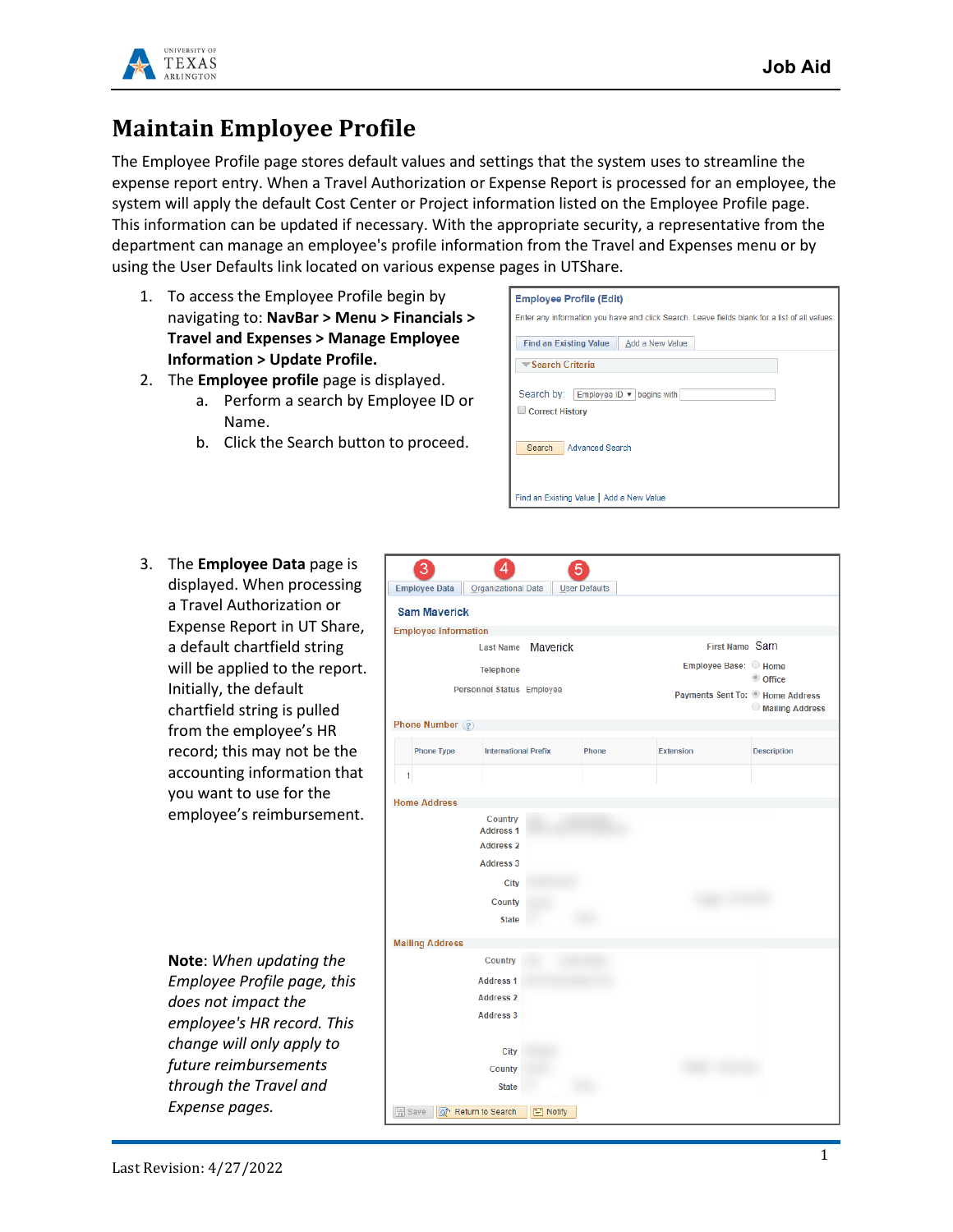

- 4. The **Organizational Data** page is used to review organizational information for a specific employee. This includes the employee HR status, hire data, department, supervisor, and the default chartfield values that will be used in travel modules in UTShare. Click Save after changes are made as needed.
	- a. If the employee's travel profile should default to a cost center, changes should be made on this screen under the Default ChartField Values. Cost Centers require GL Unit UTARL, and the appropriate Fund, Cost Center, Function, and Dept
	- b. If the employee's default travel account should be a Project, the following fields are required: GL Unit – UTARL, Fund, Function, Dept.

i. PC Business Unit, Project, and Activity are entered on the User Defaults Page.

| <b>Employee Data</b>                                                                                                                                                                                                                                       | <b>Organizational Data</b>                                                                                |                    | <b>User Defaults</b> |                 |                                                                                                                           |                                 |                   |                    |
|------------------------------------------------------------------------------------------------------------------------------------------------------------------------------------------------------------------------------------------------------------|-----------------------------------------------------------------------------------------------------------|--------------------|----------------------|-----------------|---------------------------------------------------------------------------------------------------------------------------|---------------------------------|-------------------|--------------------|
| <b>Sam Maverick</b>                                                                                                                                                                                                                                        |                                                                                                           |                    |                      |                 |                                                                                                                           |                                 |                   |                    |
| <b>Expenses Processing Data</b><br>Find   View All                                                                                                                                                                                                         |                                                                                                           |                    |                      |                 |                                                                                                                           |                                 |                   | First 1 of 1 Last  |
| Valid for Expenses Yes<br>Reason for Status Passed All Validation Edits                                                                                                                                                                                    |                                                                                                           |                    |                      |                 | Default Profile<br>Ignore Authorized Amounts<br>Ignore Group Location Amounts<br>Per Diem Amount Type Active Amounts<br>▼ |                                 |                   |                    |
| <b>HR</b> Information                                                                                                                                                                                                                                      |                                                                                                           |                    |                      |                 |                                                                                                                           | <b>Supervisor Information</b>   |                   |                    |
| Employee Status Active<br>$\overline{\mathbf{v}}$<br>Hire Date 12/16/2008<br>E<br>*GL Unit UTARL<br>Q<br><b>UT Arlington</b>                                                                                                                               |                                                                                                           |                    |                      |                 | *ID 1000123456<br>$\circ$<br>Name<br>Jane Doe                                                                             |                                 |                   |                    |
| *Department 320105<br>Q<br><b>Business Technology Services</b><br>Hours Per Period V Use Business Unit Default                                                                                                                                             |                                                                                                           |                    |                      |                 |                                                                                                                           | <b>Designated Approver</b><br>Q |                   |                    |
|                                                                                                                                                                                                                                                            | <b>Default ChartField Values</b><br>Personalize   Find   2    <br>First $\bigcirc$ 1 of 1 $\bigcirc$ Last |                    |                      |                 |                                                                                                                           |                                 |                   |                    |
| <b>Default ChartField Values</b><br>$\boxed{=}$                                                                                                                                                                                                            |                                                                                                           |                    |                      |                 |                                                                                                                           |                                 |                   |                    |
| *GL Unit                                                                                                                                                                                                                                                   | <b>Fund</b>                                                                                               | <b>Cost Center</b> |                      | <b>Function</b> | Program                                                                                                                   | <b>Affiliate</b>                | <b>Fund Affil</b> | <b>Dept</b>        |
| <b>UTARL</b><br>$\Omega$                                                                                                                                                                                                                                   | 3105<br>$\alpha$                                                                                          | 310172             | 700<br>$\alpha$      | $\alpha$        | $\alpha$                                                                                                                  | $\mathbf Q$                     | $\mathbf Q$       | 320105<br>$\alpha$ |
|                                                                                                                                                                                                                                                            | <b>Cash Advance Level</b>                                                                                 |                    |                      |                 |                                                                                                                           |                                 |                   |                    |
| <sup>®</sup> Business Unit<br>100,000,000.00 USD<br>Specific Amount<br>$\bigcirc$ None                                                                                                                                                                     |                                                                                                           |                    |                      |                 |                                                                                                                           |                                 |                   |                    |
| <b>Expense Role</b>                                                                                                                                                                                                                                        |                                                                                                           |                    |                      |                 |                                                                                                                           |                                 |                   |                    |
| "If desired, an expenses role can be associated with this employee. Please note that only one role can be assigned, per<br>employee, no matter how many jobs they hold within the company."<br>$\boldsymbol{\mathrm{v}}$<br><b>Expense Processing Role</b> |                                                                                                           |                    |                      |                 |                                                                                                                           |                                 |                   |                    |
| <b>開</b> Save<br>a <sup>+</sup> Return to Search<br>$\boxed{=}$ Notify<br>$\Box$ Add                                                                                                                                                                       |                                                                                                           |                    |                      |                 |                                                                                                                           |                                 |                   |                    |